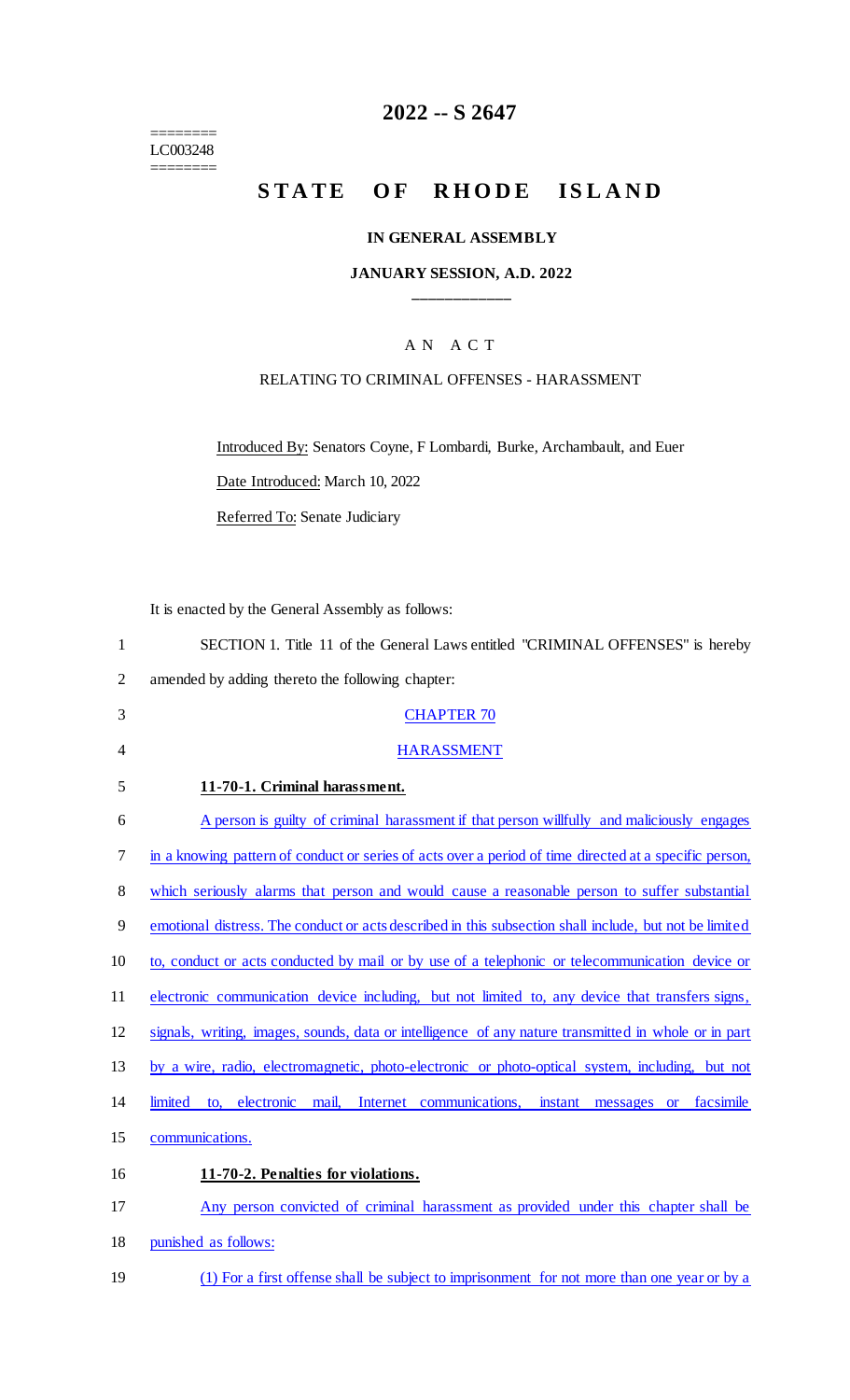fine of not more than five hundred dollars (\$500), or both. (2) For a second offense shall be subject to imprisonment for not more than three (3) years or by a fine of not more than one thousand dollars (\$1,000), or both. **11-70-3. Protective orders -- Penalty -- Jurisdiction.** (a)A person suffering from harassment may file a complaint in the district court requesting any order that will protect him or her from the harassment, including, but not limited to, the following: (1) Ordering that the defendant be restrained and enjoined from contacting, assaulting, molesting, or otherwise interfering with the plaintiff at home, on the street, or elsewhere; (2) Ordering the defendant to vacate the household forthwith, unless the defendant holds 11 sole legal interest in the household; and (3) Upon motion by the plaintiff, his or her address shall be released only at the discretion of the district court judge. (b) Nothing in this section shall be construed to limit, expand, or in any way modify orders issued under § 12-29-4 or § 15-5-19. (c) Nothing in this section shall limit a defendant's right under existing law to petition the court at a later date for modification of the order. (d) The court shall immediately notify the person suffering from harassment whose 19 complaint gave rise to the protective order and the law enforcement agency where the person restrained under this section resides of the hearing. (e)The person suffering from harassment, local law enforcement, and the person restrained under this section shall all have an opportunity to be present and to testify when the court considers 23 the petition. 24 (f) No order shall issue under this section that would have the effect of compelling a 25 defendant who has the sole legal interest in a residence to vacate that residence. (g) The contempt order shall not be exclusive and shall not preclude any other available 27 civil or criminal remedies. Any relief granted by the court shall be for a fixed period of time not to exceed one year, at the expiration of which time the court may extend any order upon motion of 29 the plaintiff for such additional time as it deems necessary to protect the plaintiff from harassment. The court may modify its order at any time upon motion of either party. (h) Any violation of a protective order under this section of which the defendant has actual notice shall be a misdemeanor that shall be punished by a fine of not more than one thousand dollars (\$1,000) or by imprisonment for not more than one year, or both. (i) Actual notice" means that the defendant has received a copy of the order by service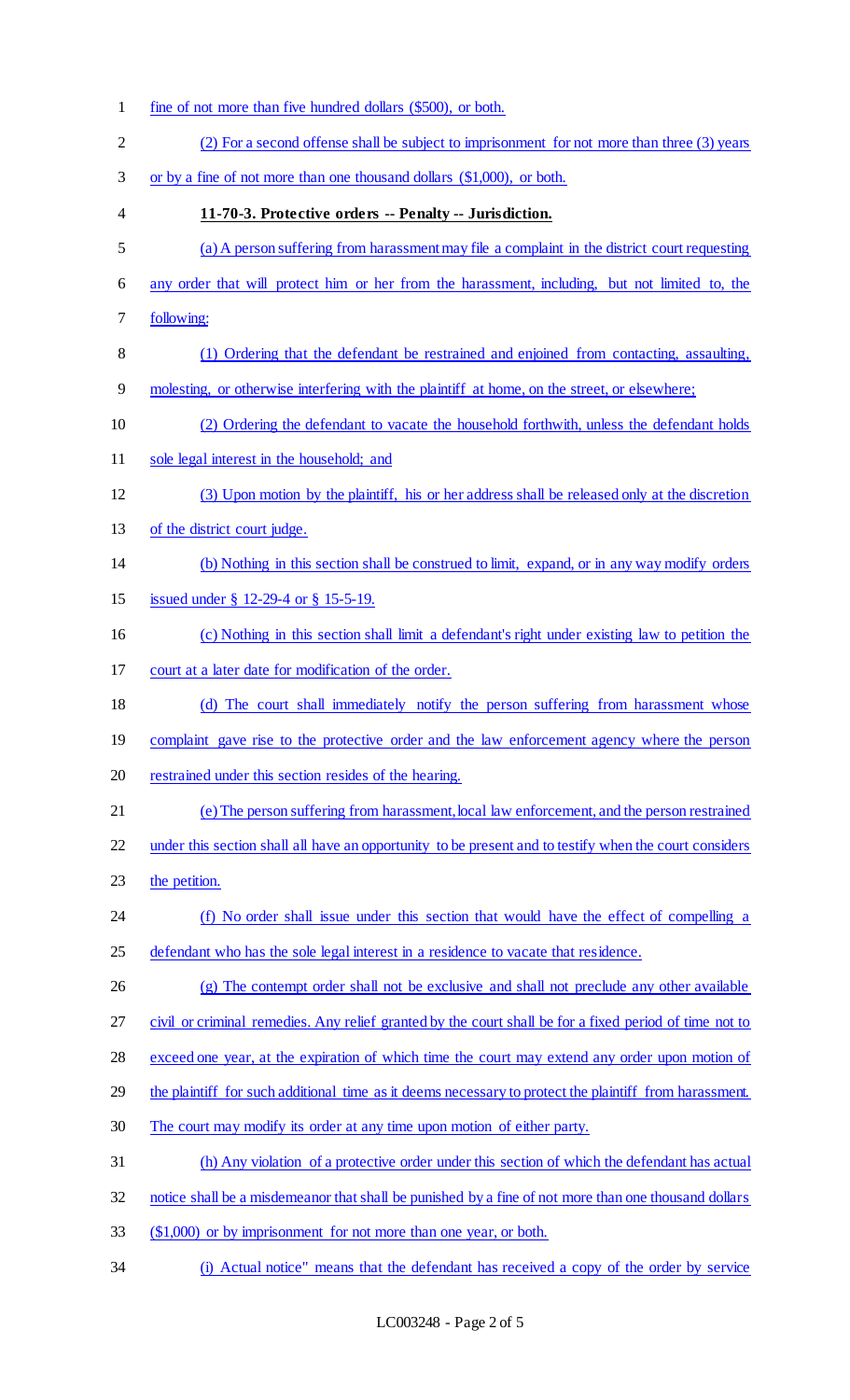- 1 thereof or by being handed a copy of the order by a police officer pursuant to § 8-8.1-5(d).
- 
- (j) The district court shall have criminal jurisdiction over all violations of this chapter.
- SECTION 2. Section 11-52-4.2 of the General Laws in Chapter 11-52 entitled "Computer Crime" is hereby amended to read as follows:
- 

#### **11-52-4.2. Cyberstalking and cyberharassment prohibited.**

 (a) Whoever transmits any communication by computer or other electronic device to any person or causes any person to be contacted for the sole purpose of harassing that person or his or her family is guilty of a misdemeanor, and shall be punished by a fine of not more than five hundred dollars (\$500), by imprisonment for not more than one year, or both. For the purpose of this section, "harassing" means any knowing and willful course of conduct directed at a specific person which seriously alarms, annoys, or bothers the person, and which serves no legitimate purpose. The course of conduct must be of a kind that would cause a reasonable person to suffer substantial emotional distress, or be in fear of bodily injury. "Course of conduct" means a pattern of conduct composed of a series of acts over a period of time, evidencing a continuity of purpose. Constitutionally protected activity is not included within the meaning of "course of conduct."

 (b) A second or subsequent conviction under subsection (a) of this section shall be deemed 17 a felony punishable by imprisonment for not more than  $two (2)$  three (3) years, by a fine of not more than six thousand dollars (\$6,000) one thousand dollars (\$1,000), or both.

 SECTION 3. Sections 11-59-1 and 11-59-2 of the General Laws in Chapter 11-59 entitled "Stalking" are hereby amended to read as follows:

- **11-59-1. Definitions.**
- For the purpose of this chapter:

 (1) "Course of conduct" means a pattern of conduct composed of a series of acts over a period of time, evidencing a continuity of purpose. Constitutionally protected activity is not included within the meaning of "course of conduct."

26 (2) "Harasses" means a knowing and willful course of conduct directed at a specific person 27 with the intent to seriously alarm, annoy, or bother the person, and which serves no legitimate 28 purpose. The course of conduct must be such as would cause a reasonable person to suffer substantial emotional distress, or be in fear of bodily injury.

**11-59-2. Stalking prohibited.**

31 (a) Any person who<del>: (1) harasses another person; or (2)</del> willfully, maliciously, and repeatedly follows another person with the intent to place that person in reasonable fear of bodily injury, is guilty of the crime of stalking.

(b) Stalking shall be deemed a felony punishable by imprisonment for not more than five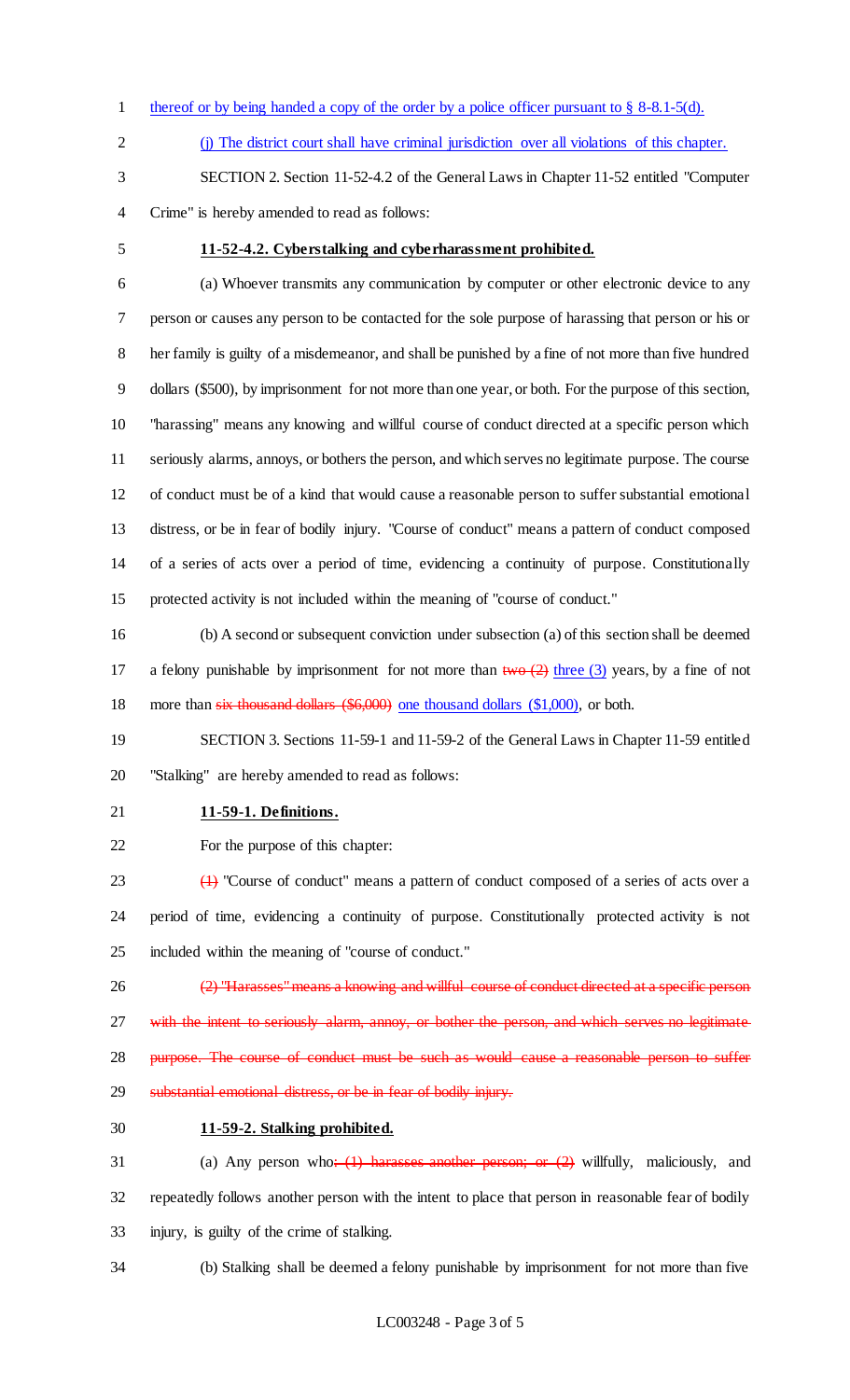- 1 (5) years, by a fine of not more than ten thousand dollars (\$10,000), or both.
- 2 SECTION 4. This act shall take effect upon passage.

======== LC003248 ========